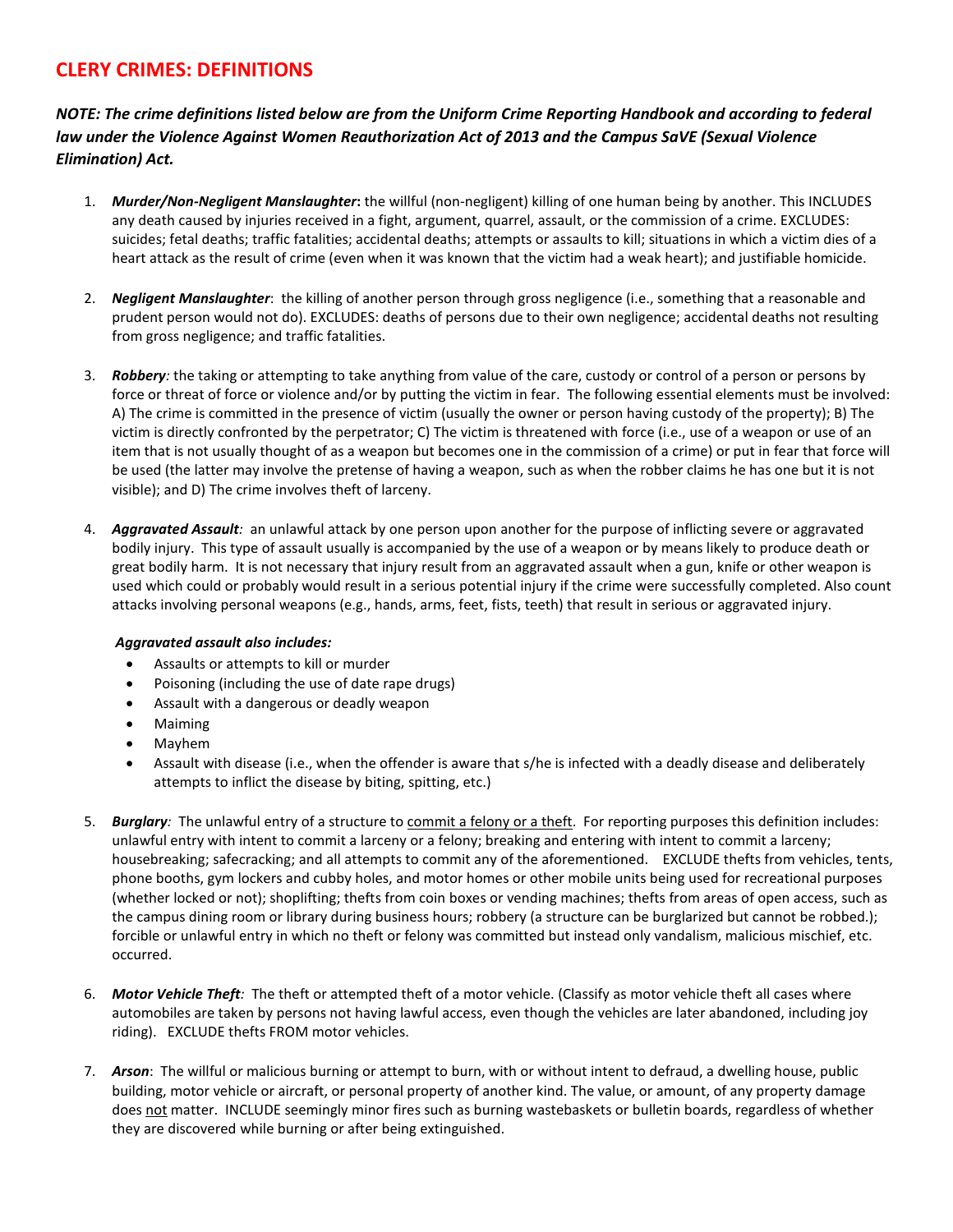- 8. *Weapon Law Violations:* The violation of laws or ordinances prohibiting the manufacture, sale, purchase, transportation, possession, concealment, or use of firearms, cutting instruments, explosives, incendiary devices or other deadly weapons. This classification encompasses weapons offenses that are regulatory in nature. This type of violation is not limited to "deadly" weapons; it also applies to weapons used in a deadly manner. INCLUDE manufacture, sale, or possession of deadly weapons; carrying deadly weapons (concealed or openly); using, manufacturing, etc., of silencers; furnishing deadly weapons to minors; aliens possessing deadly weapons; and attempts to commit any of the aforementioned.
- 9. *Drug Abuse Violations:* The violation of laws prohibiting the production, distribution, and/or use of certain controlled substances and the equipment or devices utilized in their preparation and/or use. The unlawful cultivation, manufacture, distribution, sale, purchase, use, possession, transportation, or importation of any controlled drug or narcotic substance. Arrests for violations of state and local laws, specifically those relating to the unlawful possession, sale, use, growing, manufacturing, and making of narcotic drugs. The relevant substances include: opium or cocaine and their derivatives (morphine, heroin, codeine); marijuana; synthetic narcotics (Demerol, methadone); and dangerous non-narcotic drugs (barbiturates, Benzedrine). INCLUDE all drugs, without exception, that are illegal under local or state law as well as all illegally obtained prescription drugs. EXCLUDE the use of legally obtained prescription drugs used by the owner in a manner not consistent with the instructions provided by the physician.
- 10. *Liquor Law Violations:* The violation of state or local laws or ordinances prohibiting the manufacture, sale, purchase, transportation, possession or use of alcoholic beverages, NOT including driving under the influence and drunkenness. INCLUDE the manufacture, sale, transporting, furnishing, possessing, etc., of intoxicating liquor; maintaining unlawful drinking places; bootlegging; operating a still; furnishing liquor to minor or intemperate person; underage possession; using a vehicle for illegal transportation of liquor; drinking on a train or public conveyance; and attempts to commit any of the aforementioned.
- 11. *Domestic Violence:* A felony or misdemeanor crime of violence committed by:
	- a. a current or former spouse or intimate partner of the victim;
	- b. a person with whom the victim shares a child in common;
	- c. a person who is cohabitating with or has cohabitated with the victim as a spouse or intimate partner;
	- d. a person similarly situated to a spouse of the victim under the domestic or family violence laws of the jurisdiction in which the crime of violence occurred; or
	- e. any other person against an adult or youth victim who is protected from that person's acts under the domestic or family violence laws of the jurisdiction in which the crime of violence occurred.
- 12. *Dating Violence:* Violence committed by a person who is or has been in a social relationship of a romantic or intimate nature with the victim. The existence of such a relationship shall be determined based on the reporting party's statement and with consideration of the length of the relationship, the type of relationship, and the frequency of interaction between the persons involved in the relationship. For purposes of this definition:
	- a. Dating violence includes, but is not limited to, sexual or physical abuse or the threat of such abuse.
	- b. Dating violence does not include acts covered under the definition of domestic violence.
- 13. *Stalking:* Engaging in a course of conduct directed at a specific person that would cause a reasonable person to: A) fear for the person's safety or the safety of others; or B) suffer substantial emotional distress. For the purposes of this definition:
	- a. *Course of conduct* means 2 or more acts, including, but not limited to, acts in which the stalker directly, indirectly, or through third parties, by any action, method, device, or means, follows, monitors, observes, surveils, threatens, or communicates to or about a person, or interferes with a person's property.
	- b. *Reasonable person* means a reasonable person under similar circumstances and with similar identities to the victim.
	- c. *Substantial emotional distress* means significant mental suffering or anguish that may, but does not necessarily, require medical or other professional treatment or counseling.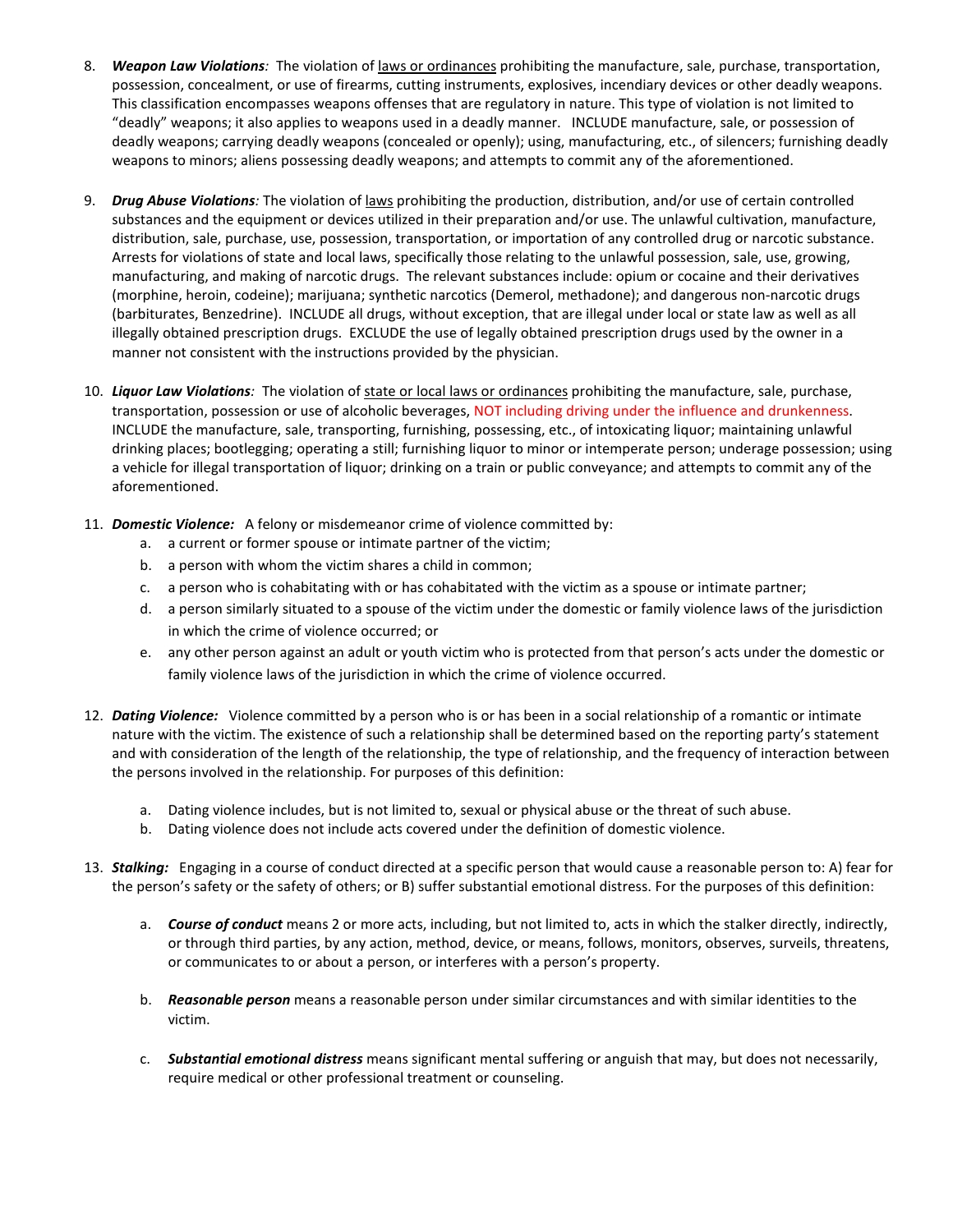## **SEXUAL ASSAULT (SEX OFFENSES)**

 Any sexual act directed against another person, without the consent of the victim, including instances where the victim is incapable of giving consent. INCLUDE attempted sexual assaults. EXCLUDE any sexual assaults OTHER THAN the following four types of sexual assaults:

- **14.** *Rape:* The penetration, no matter how slight, of the vagina or anus with any body part or object, or oral penetration by a sex organ of another person, without the consent of the victim. INCLUDE the rape of both males and females. NOTE: If all three of the following circumstances exist -- the victim consented; the offender did not force or threaten the victim; and the victim was under the statutory age of consent – then do not classify this as rape but instead label it as statutory rape (see Item #17).
- **15.** *Fondling:*The touching of the private body parts of another person for the purpose of sexual gratification, without the consent of the victim, including instances where the victim is incapable of giving consent because of his/her age or because of his/her temporary or permanent mental incapacity. NOTE: Fondling is recognized as an element of the other sex offenses; therefore, count fondling only if it is the only sex offense.
- **16.** *Incest:* Sexual intercourse between persons who are related to each other within the degrees wherein marriage is prohibited by law.
- **17.** *Statutory Rape:* Sexual intercourse with a person who is under the statutory age of consent.

*NOTE: While the definitions of sexual assault include lack of consent as an element of the offense, for the purposes of including a reported sexual assault in Clery statistics, no determination as to whether that element has been met is required. Per Clery, all sexual assaults reported to a CSA must be included in the University's statistics, regardless of the issue of consent.*

## **HATE CRIMES**

Tennessee Tech is also required to report statistics for hate (bias) related crimes by the type of bias as defined below for the following classifications:

murder/non-negligent manslaughter larceny sexual assault simple assault robbery intimidation aggravated assault destruction/damage/vandalism of property burglary motor vehicle theft arson

The 8 types of biases are:

(*See Items 1-17 above for definitions*) (*See Items 18-21 below for definitions*).

If a hate crime occurs where there is an incident involving intimidation, vandalism, larceny, simple assault or other bodily injury, the law requires that the statistic be reported as a hate crime even though there is no requirement to report the crime classification in any other area of the compliance document.

A hate or bias related crime is not a separate, distinct crime, but is the commission of a criminal offense which was motivated by the offender's bias. For example, an offender assaults a victim, which is a crime. If the facts of the case indicate that the offender was motivated to commit the offense because of his bias against the victim's actual or perceived race, religion, sexual orientation, etc., the assault is then also classified as a hate/bias crime.

| THE O LYDES OF DIASES AFT. |                        |            |                           |
|----------------------------|------------------------|------------|---------------------------|
| Race                       | Ethnicity              | Disability | <b>Sexual Orientation</b> |
| Religion                   | <b>National Origin</b> | Gender     | Gender Identity           |